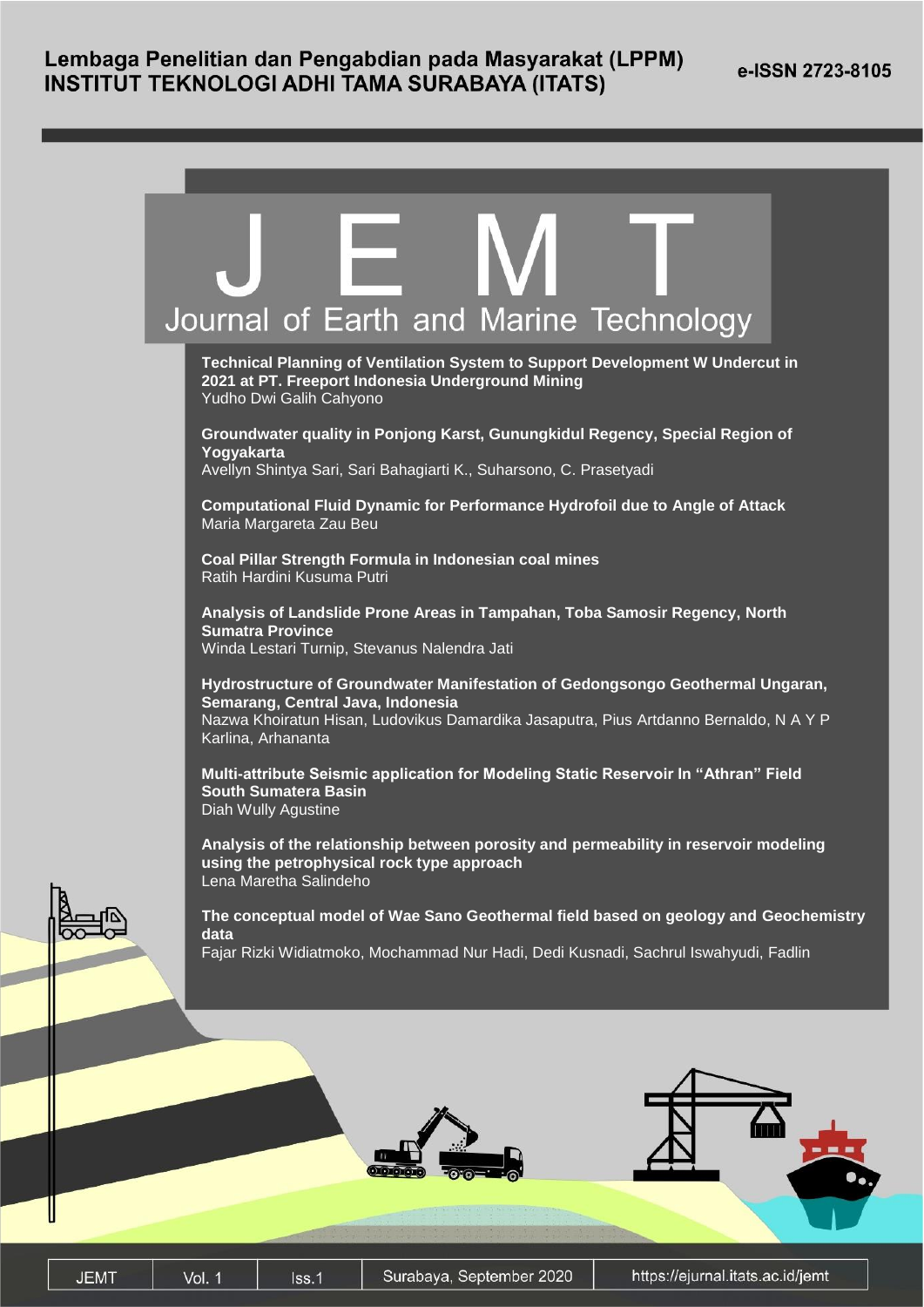

| <b>YAYASAN</b>           | <b>Redaction chief:</b>                                             |
|--------------------------|---------------------------------------------------------------------|
| <b>PENDIDIKAN</b>        | Fajar Rizki Widiatmoko, S.T., M.Sc.                                 |
| <b>TEKNIK</b>            |                                                                     |
| <b>SURABAYA</b>          |                                                                     |
| (YPTS)                   | <b>Internal reviewer (ITATS):</b>                                   |
|                          | Dr. Agus Budianto, S.T., M.T.                                       |
| <b>INSTITUT</b>          | Dr. Hj. Esthi Kusdarini, S.T., M.T.                                 |
| <b>TEKNOLOGI ADHI</b>    | Dr. Yulfiah, S.T., M.Si.                                            |
| <b>TAMA SURABAYA</b>     | Dr. Ir. Minto Basuki, M.T.                                          |
| (ITATS)                  | Avellyn Shintya Sari, S.T., M.T (Doctoral candidate)                |
| <b>FAKULTAS</b>          |                                                                     |
| <b>TEKNOLOGI</b>         | <b>External reviewer:</b>                                           |
| <b>MINERAL DAN</b>       | Dr. Mat Syai'in, S.T., MT., Ph.D.                                   |
| <b>KELAUTAN</b>          | (Shipbuilding Institute of Polytechnic Surabaya)                    |
| (FTMK)                   | Dr. Rachmad Setijadi, S.Si., M.Si.                                  |
|                          | (University of Jenderal Soedirman)                                  |
|                          | Dr. Waterman Sulistyana Bargawa, M.T.                               |
| Teknik Pertambangan      | (Universitas Pembangunan Nasional "Veteran" Yogyakarta)             |
| <b>Teknik Perkapalan</b> | <b>Editorial Member</b>                                             |
|                          |                                                                     |
| <b>Teknik Geologi</b>    | Yazid Fanani, S.T., M.T.<br>(Institut Teknologi Adhi Tama Surabaya) |
|                          | Sapto Heru Yuwanto, S.Si., M.T.                                     |
| metadata:                | (Institut Teknologi Adhi Tama Surabaya)                             |
| are<br>ossre             | Huzaely Latief Sunan, S.T., M.T.                                    |
| Member                   | (University of Jenderal Soedirman)                                  |
|                          | Akhmad Zamroni, S.T., M.Sc.                                         |
| similarity check:        | (Institut Teknologi Nasional Yogyakarta)                            |
| turnitin                 |                                                                     |
|                          | <b>Editorial address:</b>                                           |
| link address:            | Lembaga Penelitian dan Pengabdian pada Masyarakat (LPPM)            |
|                          | Institut Teknologi Adhi Tama Surabaya (ITATS)                       |
|                          | Jl. Arief Rachman Hakim 100 Surabaya (60117)                        |

Telp. (+62-31) 5995537 j[emt.journal@itats.ac.id](mailto:jemt.journal@itats.ac.id)

https://ejurnal.itats.ac.id/jemt

Issue frequency: 2 times each year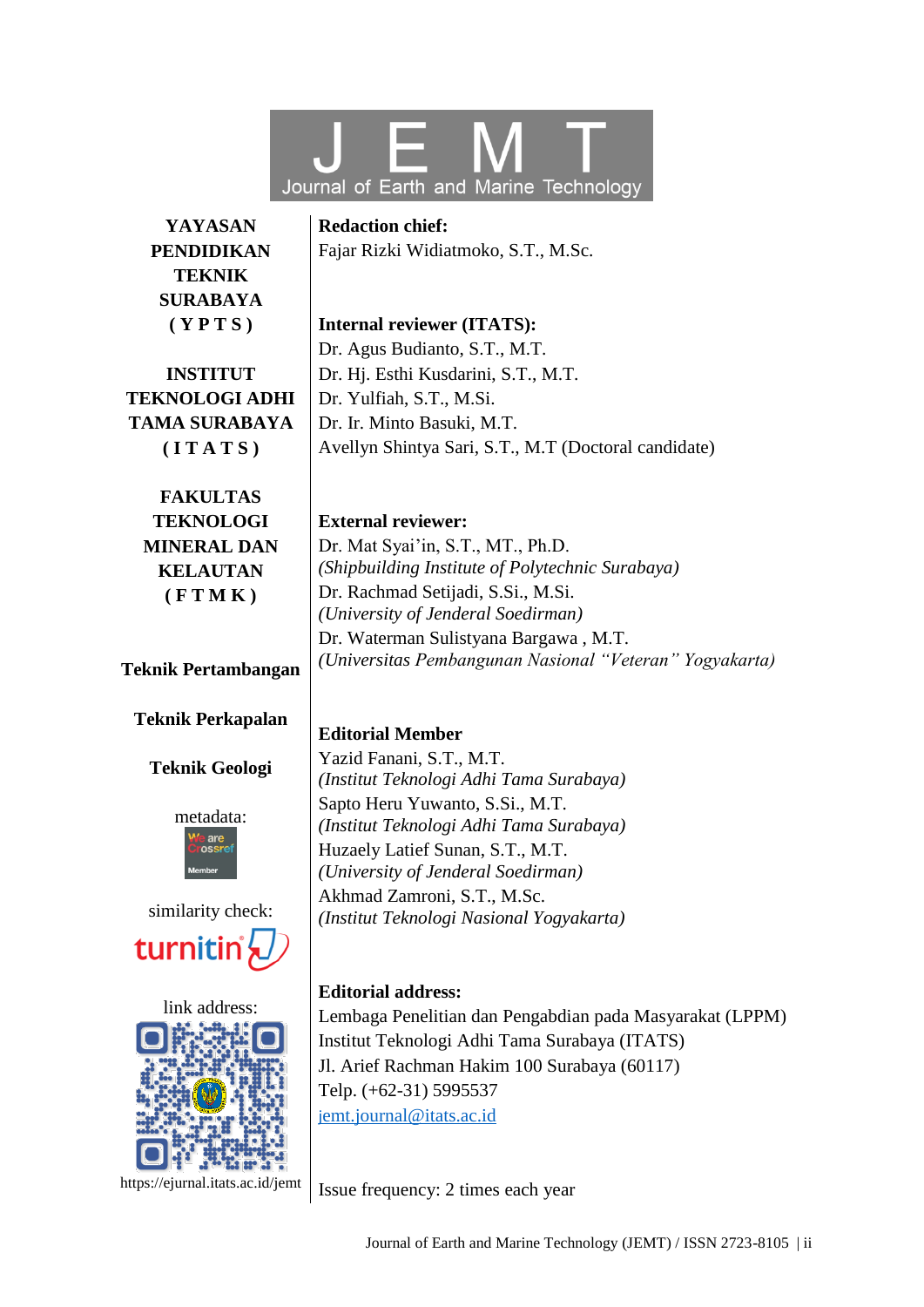## **List of Content**

|  | 1 Technical Planning of Ventilation System to Support Development W Undercut in 1 - 6                                                                                                   |           |
|--|-----------------------------------------------------------------------------------------------------------------------------------------------------------------------------------------|-----------|
|  | 2021 at PT. Freeport Indonesia Underground Mining                                                                                                                                       |           |
|  | Yudho Dwi Galih Cahyono                                                                                                                                                                 |           |
|  | 2 Groundwater quality in Ponjong Karst, Gunungkidul Regency, Special Region of                                                                                                          | $7 - 11$  |
|  | Yogyakarta                                                                                                                                                                              |           |
|  | Avellyn Shintya Sari, Sari Bahagiarti K., Suharsono, C. Prasetyadi                                                                                                                      |           |
|  | 3 Computational Fluid Dynamic for Performance Hydrofoil due to Angle of Attack                                                                                                          | $12 - 19$ |
|  | Maria Margareta Zau Beu                                                                                                                                                                 |           |
|  | 4 Coal Pillar Strength Formula in Indonesian coal mines                                                                                                                                 | $20 - 24$ |
|  | Ratih Hardini Kusuma Putri                                                                                                                                                              |           |
|  | 5 Analysis of Landslide Prone Areas in Tampahan, Toba Samosir Regency, North                                                                                                            | $25 - 30$ |
|  | <b>Sumatra Province</b>                                                                                                                                                                 |           |
|  | Winda Lestari Turnip, Stevanus Nalendra Jati                                                                                                                                            |           |
|  | 6 Hydrostructure of Groundwater Manifestation of Gedongsongo Geothermal                                                                                                                 | $31 - 39$ |
|  | Ungaran, Semarang, Central Java, Indonesia                                                                                                                                              |           |
|  | Nazwa Khoiratun Hisan, Ludovikus Damardika Jasaputra, Pius Artdanno Bernaldo, N                                                                                                         |           |
|  | A Y P Karlina, Arhananta                                                                                                                                                                |           |
|  | 7 Multi-attribute Seismic application for Modeling Static Reservoir In "Athran"<br><b>Field South Sumatera Basin</b><br>Diah Wully Agustine                                             | $40 - 47$ |
|  | 8 Analysis of the relationship between porosity and permeability in reservoir<br>modeling using the petrophysical rock type approach<br>Lena Maretha Salindeho                          | $48 - 55$ |
|  | 9 The conceptual model of Wae Sano Geothermal field based on geology and<br>geochemistry data<br>Fajar Rizki Widiatmoko, Mochammad Nur Hadi, Dedi Kusnadi,<br>Sachrul Iswahyudi, Fadlin | $56 - 63$ |